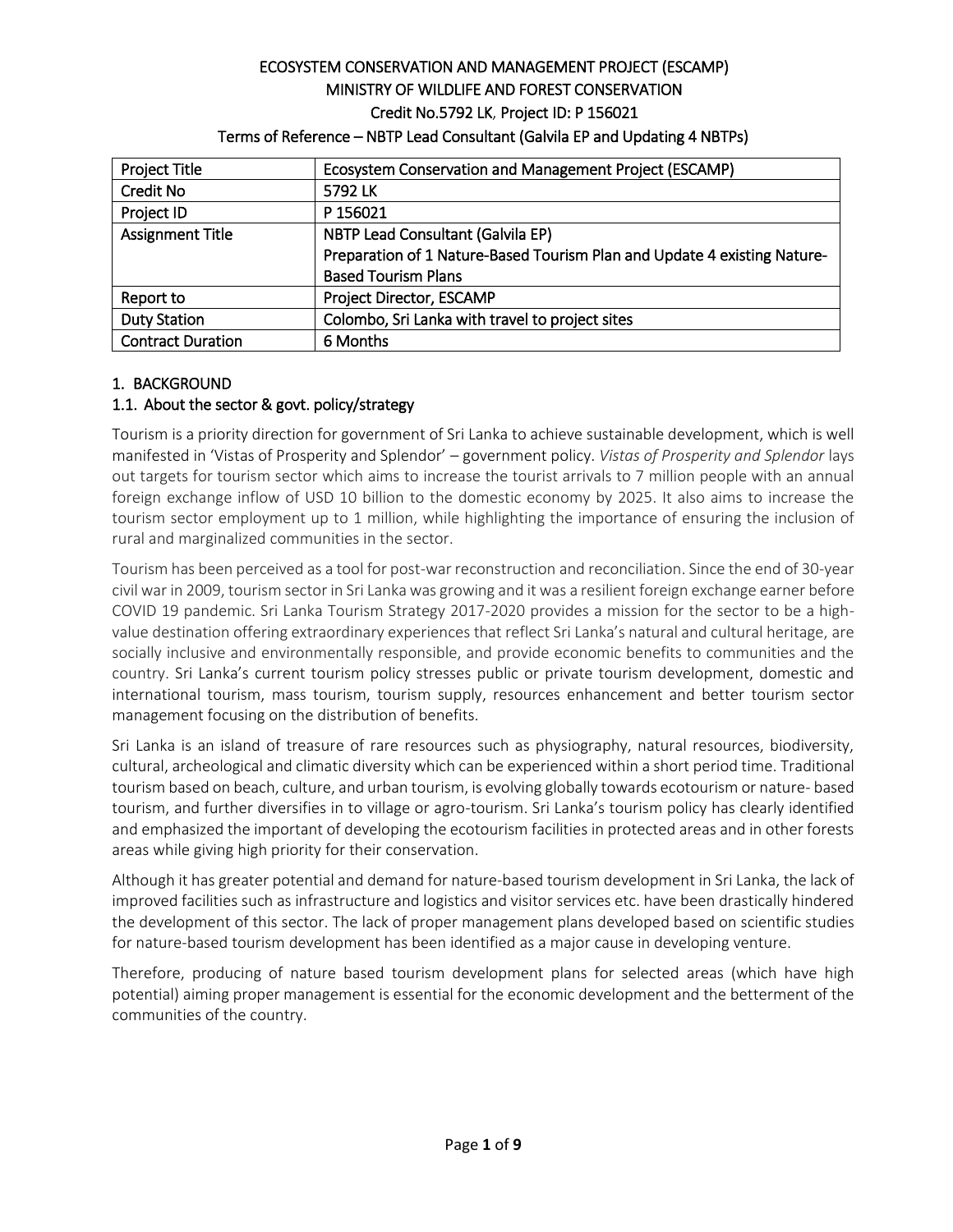### 1.2. Brief description of the project

The World Bank has extended a credit to the Government of Sri Lanka (GoSL) for the Ecosystem Conservation and Management Project (ESCAMP) with the aim of improving the management of sensitive ecosystems in selected locations for conservation and community benefits. The Ministry of Wildlife and Forest Conservation (MoWL&FC) executes the project through a Project Management Unit (PMU) in coordination with the Forest Department (FD) and the Department of Wildlife Conservation (DWC) for implementation of the project activities.

The tourism is one of the key economic sector which contributes considerably to the Sri Lanka's economy. Accordingly, as a policy Sri Lanka's Government takes every effort to promote this industry through the. Institutions coming under the same as well as Private sector, Forest Department (FD) and Department of Wildlife Conservation (DWLC) are two institutions which manage large extent of forest areas and national parks which have greater potential to promote nature based tourism. Based on this context FD and DWLC are aimed at promoting nature based tourism in protected areas and other forest areas.

Component 3 of ESCAMP supports protected area (PA) management and institutional capacity. Under this component, sub-component 3(b) aims at enhancing the quality of nature-based tourism opportunities in priority PAs under the jurisdiction of DWC and FD, including marine PAs. In accordance with this aim, ESCAMP supports the development of nature-based tourism strategies and plans including marketing strategies for the two leading project implementation agencies (IAs) – the DWC and FD. DWC and FD shall closely collaborate with the Sri Lanka Tourism Development Authority (SLTDA) to ensure the proposed strategies and plans are incorporated into the overall country tourism strategies.

In this context, preparation and improvement of Nature-Based Tourism Plans (NBTPs) in selected PAs is a key specific activity to be supported by the project. Selected prioritized interventions of proposed NBTPs will be financed by ESCAMP as well. Nature-based tourism planning is a recognized tool to guide the development of tourism in a PA by synthesizing and representing the vision of all the stakeholders while fulfilling the conservation objectives for the site which shall provide a clear time-bound blueprint on naturebased tourism management over time in a particular PA.

# 2. OBJECTIVES OF THE ASSIGNMENT:

- I. To update and improve the existing 4 NBPTs previously prepared for Singharaja FR, Knuckles CF, Bundala NP and Udawalawa NP and develop a new NBTP for Galvila Eco-park to establish and enhance the quality of environmentally sustainable nature based tourism and visitor services in these sites based on the needs and carrying capacity assessments; and
- II. To prepare a guidance document on broader NBT strategic planning and conduct a capacity building program for IA staff.

# 3.SCOPE OF WORK AND PROJECT SITES

### PROJECT SITES:

# Project sites include;

- a) Sinharaja Forest Reserve (FR) and Knuckles Conservation Forest (CF) which are managed by FD and Udawalawa National Park (NP) and Bundala NP which are managed by DWC (for which 4 NBPTs have been prepared previously); and
- b) Galawila Ecopark which is managed by FD (a new site).

# The scope of work will include (but not be limited to) the following:

The NBTP Lead Consultant (Galvila EP) will lead the assignment;

- i) To update and improve 4 existing NBTPs of Singharaja FR, Knuckles CF, Bundala NP and Udawalawa NP;
- ii) To prepare a stand alone new NBTP for Galvila Eco Park including a Nature-Based Tourism Assessment for the site;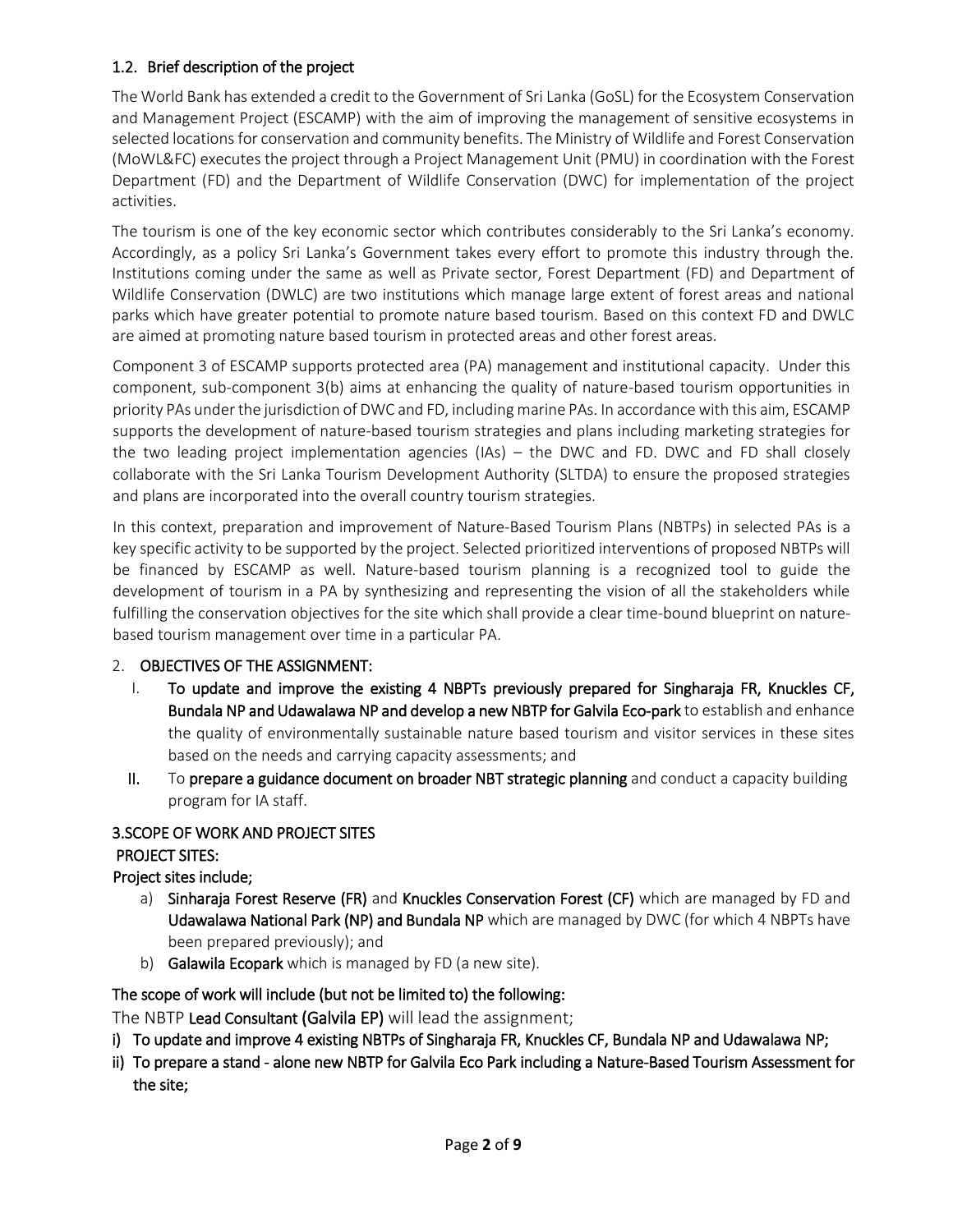# iii) To prepare a guiding document on broader NBT strategic planning with a training plan for IA staff, to support the preparation and implementation of country/national level strategic NBT planning.

# 2.2 KEY TASKS

# TASK 1- Updating and improving the Existing NBTPs

The Lead Consultant (Galvila EP) shall work in a team, in collaboration with the assigned Counterpart Consultant (Galvila EP) in carrying out the assignment.

- To update and improve all 4 existing NBTPs (Given in Section 2.1) to meet the current needs of the sector by looking at new trends and demands, introduce new innovative activities, focusing local and foreign visitors in line with the existing legislative enactments and regulations.
- **Under the context of Covid-19 pandemic impact and restrictive response measures therein, the** Consultant shall lead to review and adjust existing NBTPs of Sinharaja FR, Knuckles CF, Bundala NP and Udawalawa NP recommending innovative recovery measures, supporting the IAs to rebuild the nature-based tourism in a sustainable manner by identifying proactive and innovative measures for Sri Lanka;
- to re-connect/engage with tourist markets;
- to ensure safe travel norms in line with managing current and future travel restrictions such as marketing needs, communication needs, infrastructure and emergency contingency handling requirements (with special reference to pandemics and other shocks).
- The Lead consultant, (1) will prepare supplementary notes on the above to be annexed to each respective NBTP as added guidance.

# TASK 2- Lead in preparation of standalone NBTP for Galvila Eco Park.

- **All the specialized expertise needed for the assignment should be identified by the Lead Consultant** (1) at inception level and inform PMU in written included in the Inception Report. Such expertise has to come from the local market.
- While the ownership of the NBTP<sup>1</sup> will be with the two Implementing Agencies (IAs), the Lead consultant (1) will be responsible for drafting and timely completion of the NBTPs and providing guidance to the IAs during the planning process.
- **The Lead Consultant (Galvila EP)** shall ensure the participation of relevant IAs staff in the NBTP development process, sharing and enhancing the knowledge and technical capacities of local staff.
- Liaise closely with IAs staff in preparation, consultations, data collection and conducting field verification where required to complete the afore mentioned tasks in the preparation of the NBTP.
- The Lead Consultant (Galvila) and the Counterpart consultant (Galvila) should closely liaise with local tour agencies as well as tour operators, luxury camping operators and other agencies which organized different types of nature base tourism activities (eg; Adventure tours, hiking, bird watching, agro tourism, cultural tourism) and suggest new innovative activities appropriate for PAs and other forest areas.
- As a part of the NBTP preparation the Lead Consultant (with the support of the assigned Local Consultant) is required to conduct the following key sub-tasks;

 $\overline{\phantom{a}}$ 

<sup>&</sup>lt;sup>1</sup> The NBTP should:

o Be consistent and integrated with the Protected Area Management Plan for the respective protected area

o Be structured and written in a way that protected area personnel will be able to take the plan and implement it with minimum effort and maximum understanding;

o Contain a level of detail consistent with the types of recommendations that are made and with the technical expertise of protected area personnel and others who will be carrying out the plan.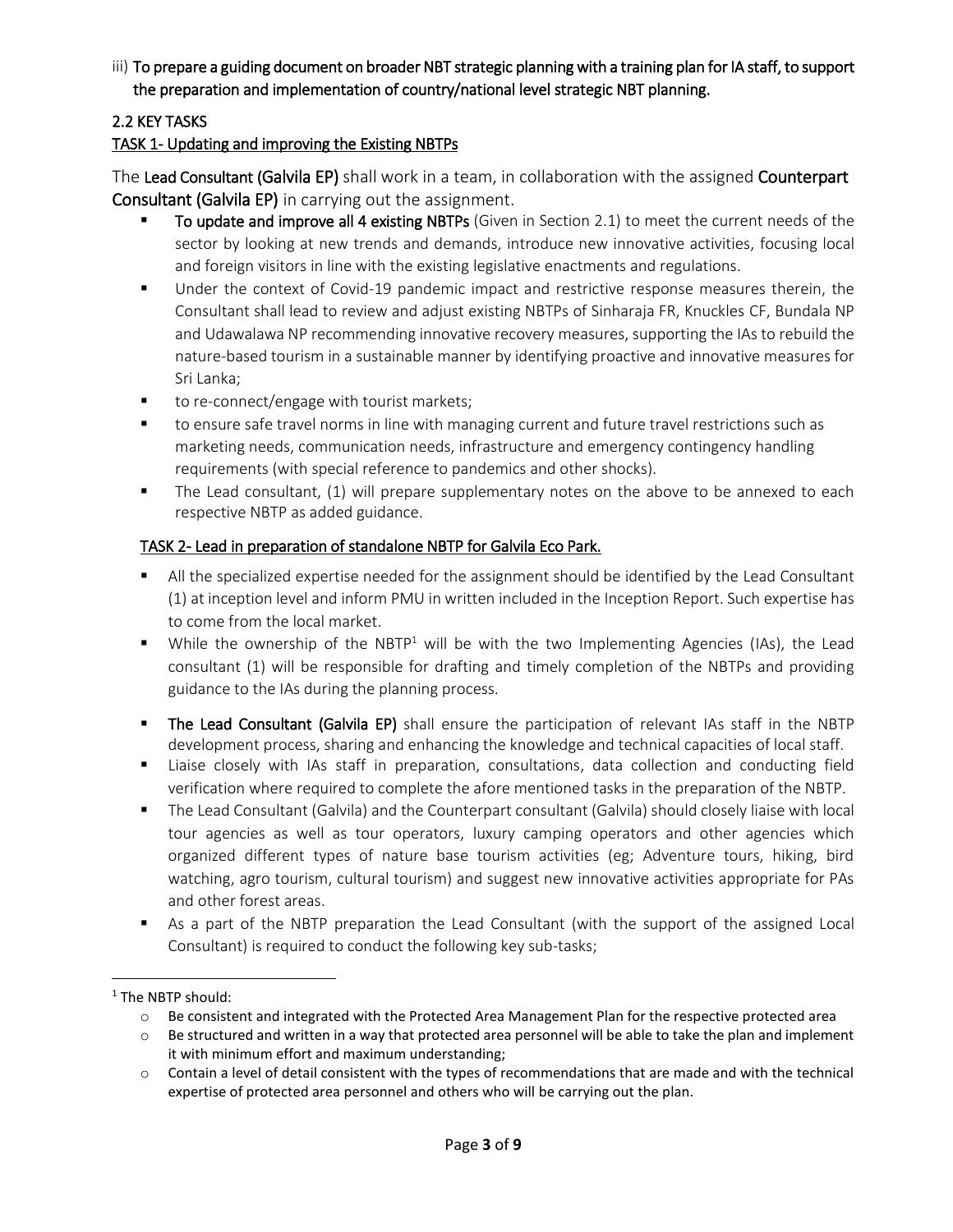- Assess the current NBT activities within the PA, conducting a SWOT analysis identifying strengths, weaknesses, opportunities and threats and potential for NBT.
- Assess the tourism carrying capacity of the PA at the level of effective/permissible carrying capacity of visitors and vehicles to achieve the following;
- NBTP shall reflect the recommended site specific nature-based tourism activities which will be planned (Based on the SWOT analysis) to enhance and utilize the strengths and opportunities while overcoming weaknesses and mitigating potential threats.
- The NBTP shall set a vision, goal, objectives, strategies and actions for nature-based tourism development and management in the PA.
- NBTP should include novel, innovative, low impact, income generating, economically viable and sustainable activities suited to the respective PAs which will enhance conservation benefits and be non-detrimental.
- It shall identify means and measures of managing/enhancing existing tourism assets within the PA and activities within the set visitation thresholds.
- The NBTP shall Set; a) Ceiling levels for the PA on the number of visitors allowed to enter the PA at any given time, b). Identify areas open to tourism as nature-based tourism zones with the PA, and c). Provide recommendations on managing/maintaining and reducing visitors to permissible levels where applicable.
- Explore and ensure long-term benefit sharing and sustainability through consultation and participation and collaboration with the local communities, private sector and other stakeholders.
- Develop codes and standards for privately-operated tourist facilities located in the vicinity of or within PAs where applicable.
- **Develop generic guidelines for environmentally acceptable and culturally appropriate practices for** all new tourism activities in the site.
- **Develop guidelines for visitor codes of practice, such as recommended Do's and Don'ts for visitors.**
- **Permit Communism** Develop monitoring mechanisms to assess the long-term impact and quality of tourism activities that will feed back into operational maintenance.
- **Develop communication and marketing strategies and a marketing plan for the respective PA as a** component of the NBTP.
- Ensure thematic synchronization of the NBTP with National and Regional Tourism Strategies and Plans as well as in line with Protect Area Management Plans for the respective PA.
- The NBTP should include Site Specific Implementable Action Plans with specific recommended activities which could be implemented in each PA by the IAs in next 5-10 years.

# TASK 3- Preparation of a Guidance Document and Training for IA teams on Strategic broader NBT Planning.

- Prepare a descriptive Guidance Manual (with the assistance of Counterpart Consultant-1) on broader NBT Planning which could be used as a training manual as well as guidance to use by senior staff and NBT site managers of two implementing agencies.
- The guidance document should include recommended criteria for NBT site selection, identifying & planning of activities, a step wise methodology of strategic NBT plan preparation, methods of conducting tourism carrying capacity assessment, visitor management, etc.
- **The guidance document should be in line with International Best Practices which globally used and** recognized NBT planning principles.
- **Pediff** Provide capacity building on the processes involved with conducting tourism carrying capacity assessments and NBT planning for IAs staff in line with the above mentioned guidance document.
- The training should be conducted in line with a pre-prepared plan.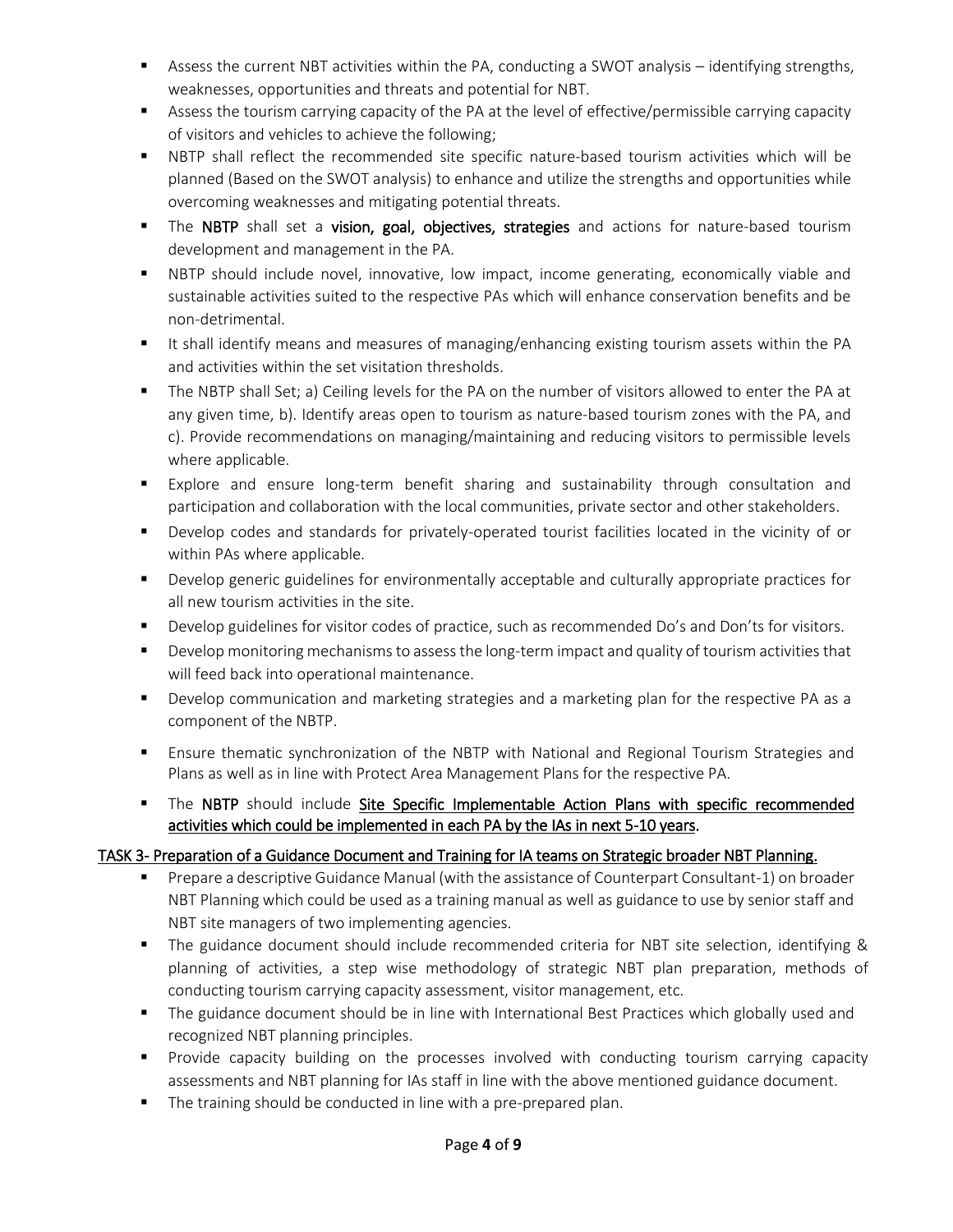### 3.1 Preliminary work – Views, Surveys and Field work

As a part of the NBTP preparation the NBTP Lead Consultant (Galvila EP) is required to planned (with the assistance of the NBTP Counterpart Consultant (Galvila EP) ) and conduct the following key sub-activities.

- Study current visitor trends against the existing infrastructure, importance of the site based on its conservation value and through observation of tourism trends in the park, its ability to sustain growing trends in tourism and identify any due management strategies required.
- Assess the status of NBT activities within the PAs and to conduct a SWOT analysis identifying strengths, weaknesses, opportunities and threats in the context of today's tourism context post the Corvid 19 Pandemic. There should be specific focus presented on both targeting both the international and local tourism market and niche areas.
	- As part of this action the consultant shall convene consultative meetings with Implementing Agencies (IAs), local tourist hotels in the area, including those running luxury camping facilities and resort chains in order to also understand best practice and learning as well as twinning opportunities for capacity building, innovation etc. that can be transferred to the IA.
	- Explore and ensure long-term benefit sharing and sustainability through consultation, participation and collaboration with the local communities, private sector and other stakeholders.

# 3.2 Preparation of Reports/Documents

- The NBTP Lead Consultant (Galvila EP) will prepare (with the assistance of the Counterpart Consultant) preliminary reports, inception report, interim report and drafting the detail NBTP for Hurulu Cluster
- Advise the Counterpart Consultant in carrying out surveys, assessments, studies and coordinating and conducting meetings, consultations and trainings etc.
	- Advise the Counterpart Consultant (Galvila EP) in preparation of a time based detail action plan for the assignment, SWOT analysis report, carrying capacity report and potential nature based tourism activities report for each PA included in the Hurulu cluster
	- Drafting and finalizing of NBTP for Hurulu Cluster

### 3.3 Dissemination workshops/presentations

- **NBTP Lead Consultant (Galvila EP)** will be responsible for the drafting and timely completion of the NBTPs and providing guidance to the FD/DWLC during the planning process.
- Liaise closely with field-based teams of the FD & DWLC, conducting field verification and data collection where required to complete the afore mentioned tasks in the preparation of NBTPs;
- Ensure thematic synchronization of individual NBTPs with national and regional strategies and plans on tourism as well as in line with the respective PA management plans.
- The NBTP Lead Consultant (Galvila EP) will be responsible in leading the stakeholder discussions relevant to the NBTP preparation along with the IAs and ensure in documentation.

### 3.4 Training/knowledge transfer

- Provide capacity building on the processes involved with conducting tourism carrying capacity assessments and NBT planning for IAs staff in line with the above-mentioned planning process.
- The training should be conducted in line with a pre-prepared plan which will be agreed with the lead consultant and counterpart consultant.

# 3.5 Evaluation of the assignment

The management plans and other documents that needs to be delivered by the Consultant will be evaluated by a Committee appointed by the Project Director/ESCAMP, consisted of representatives of FD, DWLC and ESCAMP and external experts.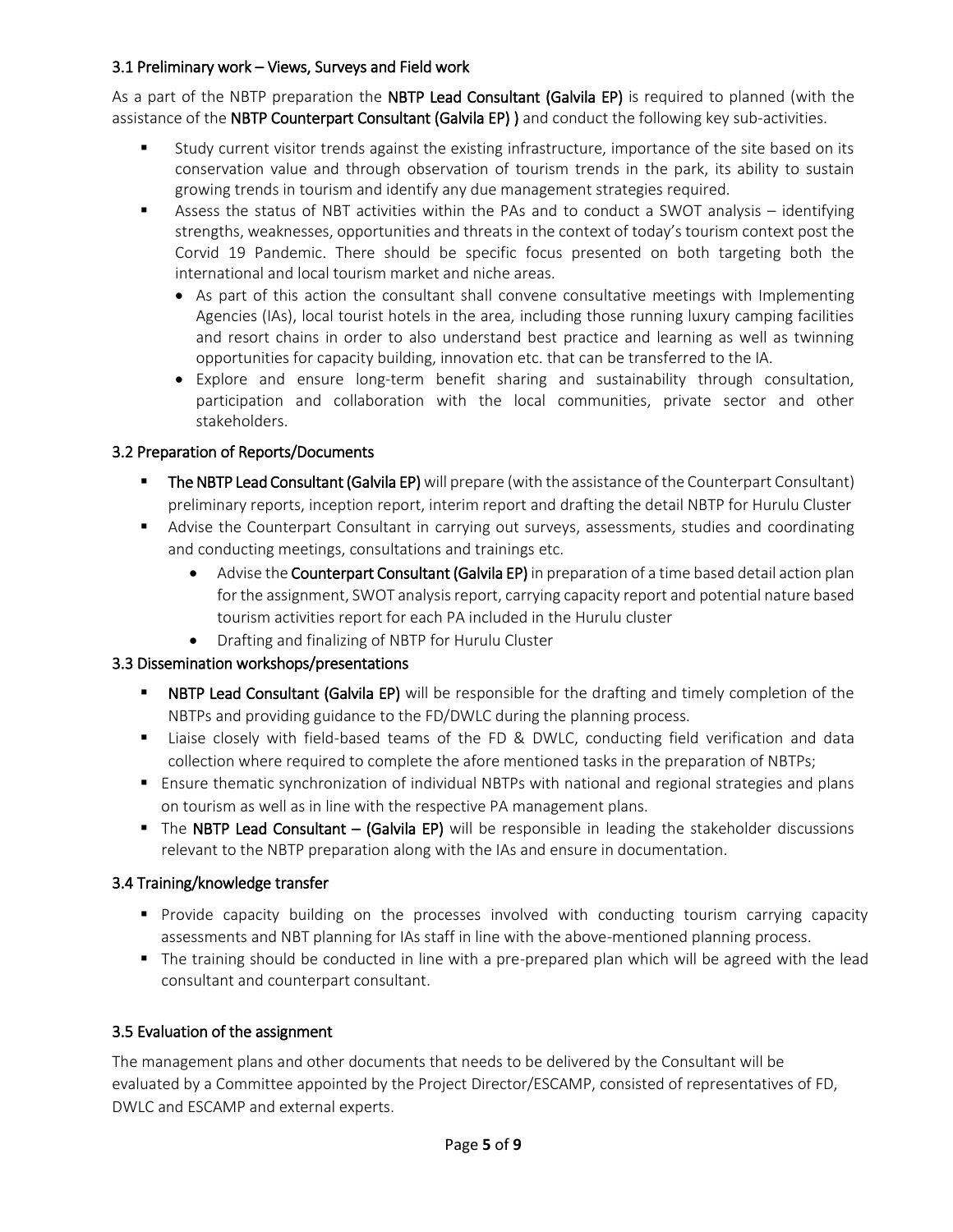### 4.DURATION OF THE CONSULTANCY

6 Months (Part Time)

#### 5.SHEDULE FOR COMPLETION OF TASKS

|               | Title of Report/Deliverable                                                                                                                                                                                    | Due within date<br>from beginning<br>of assignment |
|---------------|----------------------------------------------------------------------------------------------------------------------------------------------------------------------------------------------------------------|----------------------------------------------------|
| 1             | Inception Report, including the action plan on NBT planing                                                                                                                                                     | $1st - 2nd$ week                                   |
| $\mathcal{P}$ | Draft updated and improved NBT Plans for Singharaja FR,<br>Knuckles FR, Bundala NP and Udawalawa NP                                                                                                            | $10^{\text{th}}$ -12 <sup>th</sup> week            |
| 3             | Draft NBT Plan for Galvila Eco park                                                                                                                                                                            | $15^{\text{th}}$ - $16^{\text{th}}$ week           |
| 4             | Draft Guiding document on broader NBT Planning and capacity<br>building of IAs staff                                                                                                                           | $18th - 20th$ week                                 |
| 5             | i). Final NBT Plans for Singharaja FR, Knuckles FR, Bundala NP and<br>Udawalawa NP and Galvila with implementable Action Plans<br>ii). Final Guiding document on broader NBT Planning and capacity<br>building | 24 <sup>th</sup> week                              |

#### 6.DATA, SERVICES AND FACILITIES TO BE PROVIDED BY THE CLIENT 6.1 Reports, information access

The necessary arrangements will be made by the Coordinator/ESCAMP in collecting available reports, documents and other information with FD and DWLC and other institutions.

#### 6.2 Office facilities, transport, recurrent costs

The office facilities will be provided on availability at ESCAMP and on their requirements, otherwise they could be work on their own offices. The transport facilities for field visits would be arranged by the PMU/ESCAMP on their request made in advance. The other logistic facilities during the meetings, workshops etc. will be arranged by the PMU/ESCAMP. The cost incurred on food, lodging and other entities during the field visits have to be borne by the consultant and has be included in the consultancy fee.

### 6.3 Support staff etc.

During field visits supporting staff will be arranged through relevant IAs.

### 7.CLIENT'S INPUT AND COUNTERPART PERSONNEL

### 7.1 Services, facilities and property to be made available to the Consultant by the Client:

Transport facilities for field visits would be provided by the ESCAMP. The support necessary for field surveys, data collection and resources assessments etc. would be arranged through relevant IAs.

7.2 Professional and support counterpart personnel to be assigned by the Client to the Consultant's team: The support of counterpart personnel will be arranged through ESCAMP on the requirement.

### 8. REPORTING REQUIREMENT & TIME SCHEDULE FOR DELIVERABLES (i.e., REPORTS, DRAWINGS, etc.) THAT WILL BE REQUIRED OF THE CONSULTANT

### 8.1 Format, frequency, and contents of reports;

| -<br>Deliverable | ------<br>ша | auencv: | Content |
|------------------|--------------|---------|---------|
|                  |              |         |         |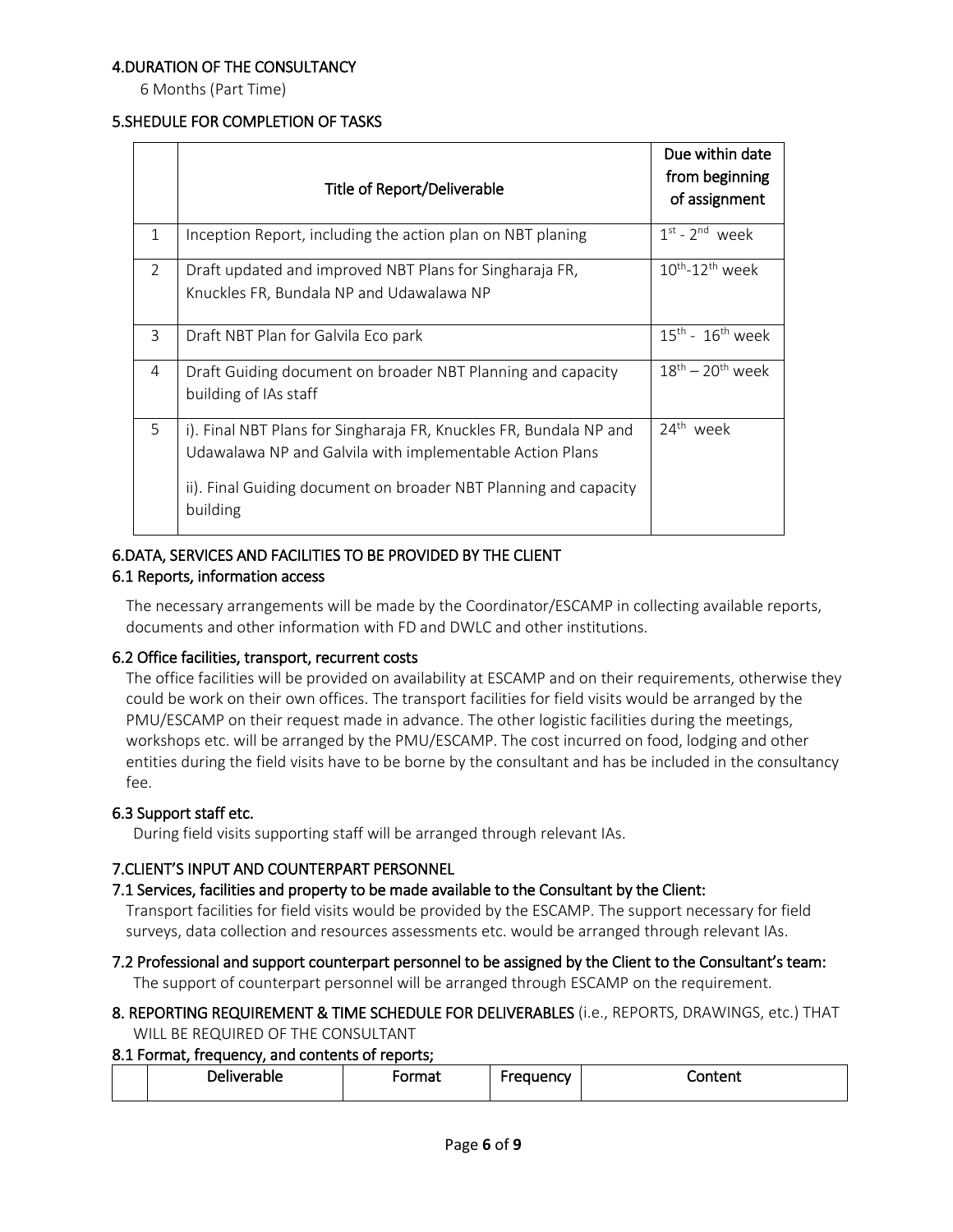| $\mathsf{i}$  | Concept proposal<br>and<br>Inception Report                                                                                                                                            | 3 hard copies +<br>Soft copy | $-2^{nd}$<br>1 <sup>st</sup><br>week | Inception Report, including the<br>detail methodology, action plan and<br>plan of consultations, discussions,<br>meetings, workshops and all related                                                                                                                                                                                                                                                                                                                                |
|---------------|----------------------------------------------------------------------------------------------------------------------------------------------------------------------------------------|------------------------------|--------------------------------------|-------------------------------------------------------------------------------------------------------------------------------------------------------------------------------------------------------------------------------------------------------------------------------------------------------------------------------------------------------------------------------------------------------------------------------------------------------------------------------------|
| $\mathsf{ii}$ | Draft<br>updated<br>and<br>improved NBT Plans for<br>Singharaja FR, Knuckles FR,<br><b>Bundala</b><br><b>NP</b><br>and<br>Udawalawa NP                                                 | 3 hard copies +<br>Soft copy | $10^{th}$ - $12^{th}$<br>week        | matters.<br>Draft updated NBT management<br>plans, including proposed sites,<br>activities,<br>management<br>options,<br>building,<br>capacity<br>guiding,<br>production<br>of<br>interpretation<br>infrastructure<br>materials,<br>development,<br>logistics<br>marketing,<br>improvements,<br>participatory activities, partnerships<br>etc. and operational plans                                                                                                                |
| iii)          | Draft NBT Plan for Galvila<br>Eco-park                                                                                                                                                 | 3 hard copies +<br>Soft copy | $15^{th} - 16^{th}$<br>week          | Draft NBT management plan for<br>Galvila Eco-park, including proposed<br>activities, management<br>sites,<br>options, capacity building, guiding,<br>production<br>of<br>interpretation<br>infrastructure<br>materials,<br>development, logistics, marketing,<br>participatory activities, partnerships<br>etc. and a operational plan                                                                                                                                              |
| iv)           | Draft Guiding document<br>on broader NBT Planning<br>and capacity building of<br>IAs staff                                                                                             | 3 hard copies +<br>Soft copy | $18^{th}$ - $20^{th}$<br>week        | Vision,<br>Goal, objectives,<br>target<br>group, main tasks, principles of<br>protected area tourism, types of<br>tourism visitor codes of conduct,<br>linking tourism, community and<br>conservation, interpretive design,<br>site selection, potential activities,<br>carrying<br>capacity<br>assessment,<br>planning and management, visitor<br>potential<br>public<br>management,<br>private<br>partnerships,<br>tourism<br>developing tourism<br>marketing,<br>management plan |
| V)            | i).Final<br><b>NBT</b><br>Plans for<br>Singharaja FR, Knuckles<br>Bundala,<br>FR,<br><b>NP</b><br>Udawalawa<br><b>NP</b><br>and<br>Galvila<br>with<br>implementable<br>Action<br>plans | 3 hard copies +<br>Soft copy | 24 <sup>th</sup> week                | Include the contents given in 8.1(iii)<br>and other necessary information.                                                                                                                                                                                                                                                                                                                                                                                                          |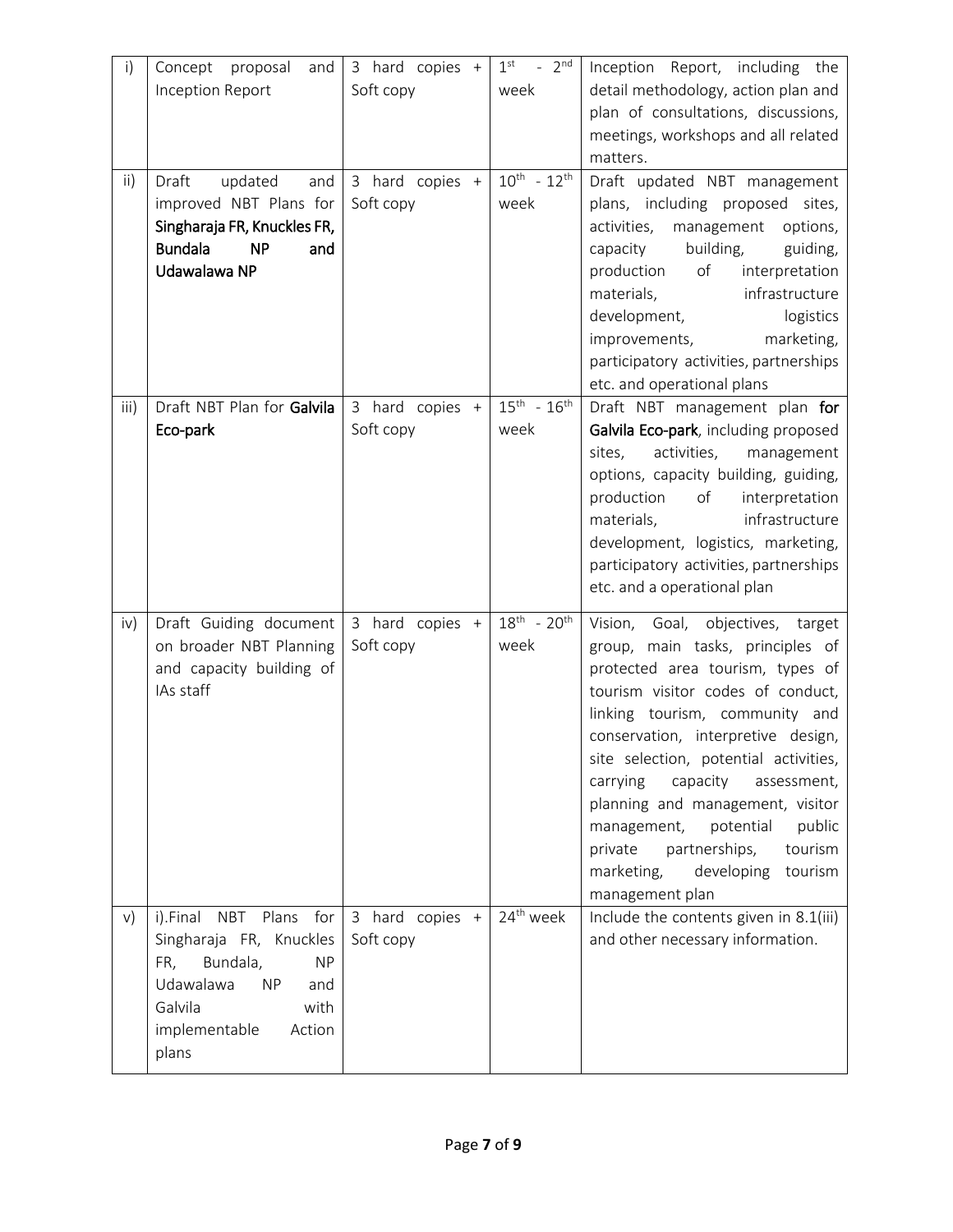| $\mid$ ii). Final Guiding document   3 hard copies +   24 <sup>th</sup> week |  | Include the contents given in 8.1(iv). |
|------------------------------------------------------------------------------|--|----------------------------------------|
| on broader NBT Planning Soft copy                                            |  | and other necessary information.       |
|                                                                              |  |                                        |

#### 8.2 Person to receive deliverables

All deliverables should be delivered in given scheduled time to the officer and the address given below.

Project Director Ecosystem Conservation and Management Project (ESCAM Project Management Unit "Sampath Paya" No 82, Rajamalwaththa Road Battaramulla,

#### 9. PROCEDURE FOR REVIEW OF DELIVERABLES

Process & response time for review of reports and other outputs

Outputs of the assignment will be reviewed by a committee appointed by the PD/ESCAMP and will be respond within  $2 - 3$  weeks.

### 10. TEAM COMPOSITION & QUALIFICATION REQUIREMENTS FOR THE KEY EXPERTS WHOSE CV AND EXPERIENCE WOULD BE EVALUATED.

#### 10.1 Position – NBTP Counterpart Consultant (Galvila and updating 4 NBTPs)

#### 10.2 Basic qualifications

 At minimum, a Master's Degree in a field related to Ecotourism, Tourism Management, Forestry, Conservation, Natural Resource Management, Ecology or a related field from recognized Institution/University.

#### 10.3 Required Experience

- Minimum of 10 years professional national/international experience in nature based tourism/ecotourism development planning, planning and design of nature based tourism activities, facilities, and business plans, environmental and natural resource management, including extensive field experience.
- At least 5 years proven experience working with various government and private sector agencies and community organizations, especially at the field level.
- **Specific proven experience working in the fore mentioned field within the context of Protected Areas** will be a benefit.
- Previous work experience in Sri Lanka or South Asia Region will be a benefit.

| No | Deliverable Stage                                               | Frequency  |        | Percentage of |  |
|----|-----------------------------------------------------------------|------------|--------|---------------|--|
|    |                                                                 | time       |        | the contract  |  |
|    |                                                                 |            |        | amount to be  |  |
|    |                                                                 |            |        | paid          |  |
|    | Inception Report, including the detail methodology, action plan | Within two | 15%    | the<br>of     |  |
|    | and plan of consultations, discussions, meetings, workshops and | weeks      | total  | contract      |  |
|    | all related matters. (As mentioned in the 8.1 (i)               |            | amount |               |  |

#### 11. PAYMENT SCHEDULE